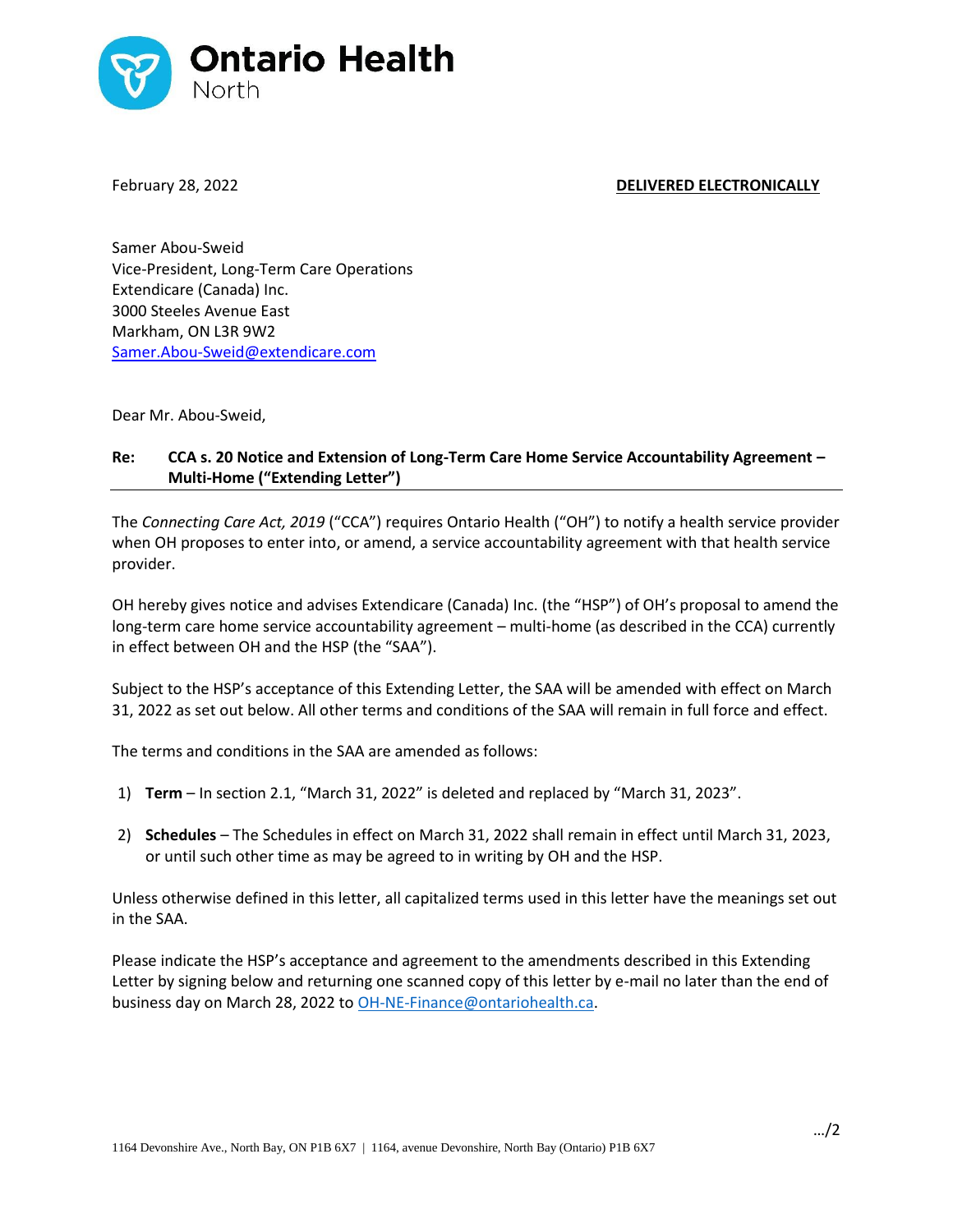The HSP and OH agree that the Extending Letter may be validly executed electronically, and that their respective electronic signature is the legal equivalent of a manual signature.

Should you have any questions regarding the information provided in this Extending Letter, please contact Constantino De Sousa, Performance Lead via email a[t Constantino.DeSousa@ontariohealth.ca](mailto:Constantino.DeSousa@ontariohealth.ca)**.**

Sincerely,

David Newman

Vice President Performance, Accountability and Funding Allocation

Brian Ktytor

Chief Regional Officer

**Signature page follows**